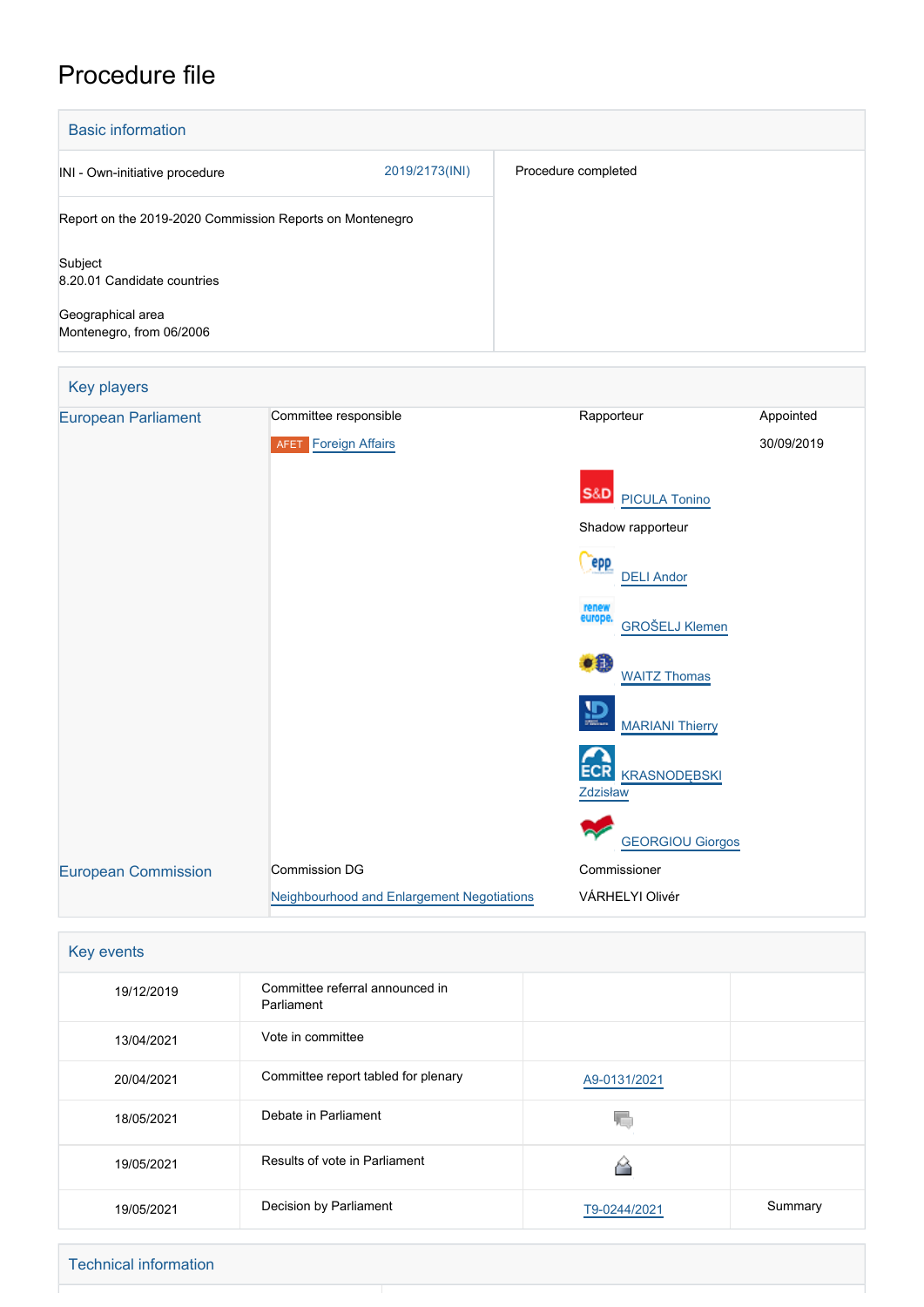| Procedure reference        | 2019/2173(INI)                 |
|----------------------------|--------------------------------|
| Procedure type             | INI - Own-initiative procedure |
| Procedure subtype          | Annual report                  |
| Legal basis                | Rules of Procedure EP 54       |
| Other legal basis          | Rules of Procedure EP 159      |
| Stage reached in procedure | Procedure completed            |
| Committee dossier          | AFET/9/01989                   |

### Documentation gateway

| Committee draft report                              | PE647.077    | 09/02/2021 | EP  |         |
|-----------------------------------------------------|--------------|------------|-----|---------|
| Amendments tabled in committee                      | PE648.336    | 15/03/2021 | EP  |         |
| Committee report tabled for plenary, single reading | A9-0131/2021 | 20/04/2021 | EP  |         |
| Text adopted by Parliament, single reading          | T9-0244/2021 | 19/05/2021 | EP  | Summary |
| Commission response to text adopted in plenary      | SP(2021)507  | 22/09/2021 | EC. |         |

## Report on the 2019-2020 Commission Reports on Montenegro

The European Parliament adopted by 595 votes to 66, with 34 abstentions, a resolution on the 2019-2020 Commission reports on Montenegro.

#### Commitment to enlargement

Parliament welcomed Montenegro's continued commitment to the EU integration process and the overall progress. It proposed the swift implementation of the revised enlargement methodology to speed up the overall negotiation process and provide clear and tangible incentives of interest to the citizens of Montenegro.

Members welcomed the fact that the elections of 30 August 2020 resulted in the first transition of power since the introduction of multiparty politics, in full compliance with democratic standards and the Constitution of Montenegro. They welcomed recent opinion polls showing that more and more Montenegrin citizens (76.6%) support the country's future membership of the Union and want reforms based on European values.

The resolution also welcomed the progress made by Montenegro in several areas of the accession negotiations, including international police cooperation and the fight against organised crime. The authorities are urged to speed up political and economic reforms, particularly in the areas of rule of law and fundamental rights, the judiciary, media freedom and the fight against corruption, where substantial progress is needed.

#### Democracy and the rule of law

Parliament welcomed the measures adopted to improve the supervisory role of the Parliament as well as its transparency and openness to citizens and civil society. However, it expressed concern about recent developments concerning the special prosecutor for organised crime and corruption and plans to change the composition of the Judicial Council. It regretted that little progress had been made on independence, professionalism, efficiency and accountability of the judiciary.

Montenegro is encouraged to continue its efforts in the area of organised crime, in particular by combating internationally active criminal networks, paying particular attention to the fight against money laundering, trafficking in human beings, drugs and arms, illegal gambling and cigarette smuggling, and investigating their possible links with politicians and representatives of state institutions.

The Montenegrin authorities are urged to continue their efforts to establish an efficient public administration and to avoid politically motivated dismissal and recruitment of professionals in the public service.

Respect for fundamental freedoms and human rights

Parliament regretted the lack of progress in the area of freedom of expression and freedom of the media and called for further measures to ensure the independence of the media and journalists. It called for enhanced European cooperation with Montenegro in the fight against disinformation, cyber threats and hybrid threats aimed at undermining the region's European perspective.

The resolution stressed the need to protect all rights of national minorities, calling for respect for the country's multi-ethnic identity, including the languages used, the cultural heritage and traditions of local communities.

In the face of domestic violence, gender-based violence and violence against children, which continue to be of great concern, Parliament called on the authorities to ensure the effective implementation of the Law on Protection against Domestic Violence, as well as the standards set by the Council of Europe Convention on Preventing and Combating Violence against Women and Domestic Violence (the Istanbul Convention).

Members welcomed the progress made in protecting the rights of LGBTI persons and the fact that Montenegro is the first country in the region